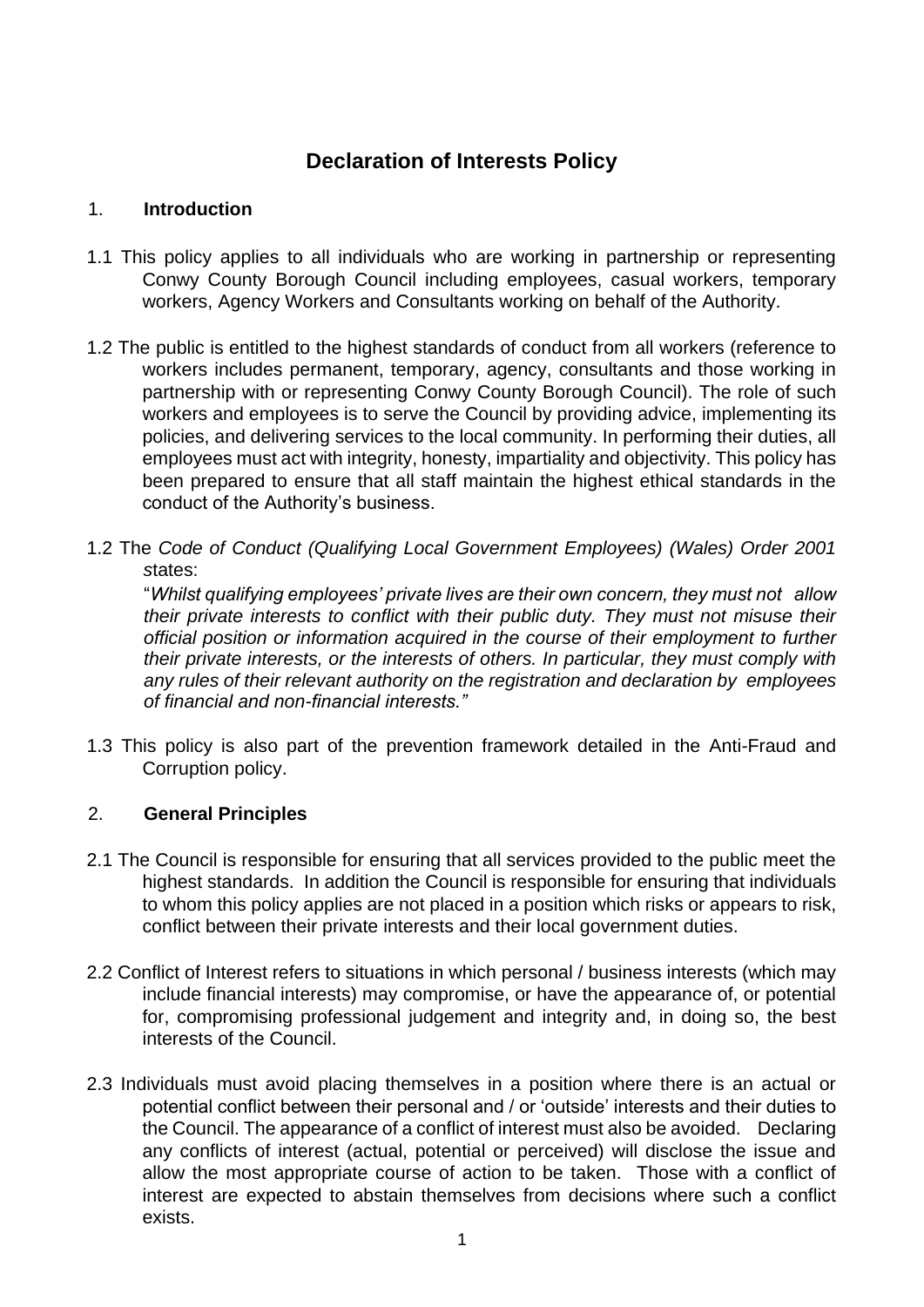2.4 Individuals in material breach of the Council's policy and/or code of conduct may, in certain circumstances, be subject to disciplinary action.

### 3. **Considering a Declaration of Interest**

- 3.1 A declaration of interest must be made at the time of commencement of employment, engagement of contract with the Authority as detailed in the Departmental Induction Procedures.
- 3.2 If an individual subsequently becomes aware of any such potential conflict arising or indeed that may be perceived or construed as arising an updated declaration form **must be completed immediately**. A good test is for an individual to ask himself/herself whether others would think that the interest is of a kind to generate a conflict.
- 3.3 Ultimately it is for the Head of Service/ Strategic Director to determine whether a conflict exists and any action that should be taken.
- 3.4 It is a requirement for the following individuals to complete an annual Declaration of Interest at the beginning of each financial year as leading decision makers / approvers for expenditure on behalf of the Council:
- Chief Executive, Strategic Directors, Heads of Services, all employees on the authorised list of signatories and any employee incurring expenditure on behalf of the Council.
- 3.5 Individuals should always err on the side of caution and declare any interest which might have some bearing on duties undertaken for the Council, particularly any decisions or recommendations which an employee might be called upon to make.

#### 4 **Recruitment of Employees and Other Employment/Contracting Matters**

- 4.1 Individuals involved in recruitment or contracting workers must ensure that appointments are made purely on the basis of merit in accordance with the Council's Recruitment and Selection Policy, Casual Engagement Policy or Agency Workers Framework.
- 4.2 To avoid any possible accusation of bias, individuals must not be involved in any appointment where they are related to an applicant or with whom they socialise outside the workplace e.g. members of the same societies, clubs, teams etc.
- 4.3 Individuals must not be involved in decisions relating to discipline, promotion or pay adjustments for any employee who is a relative, partner or person with whom they socialise outside the workplace.

## 5. **Procurement - Contractors & Suppliers**

5.1 Contract Standing Orders are based on the principles of effective corporate governance, with the objective of setting clear rules for the procurement of goods, works and services for the Authority and providing a system of openness, integrity and accountability, where probity and transparency of the process will be beyond reproach. Contract Standing Orders provide guidance on the high standards of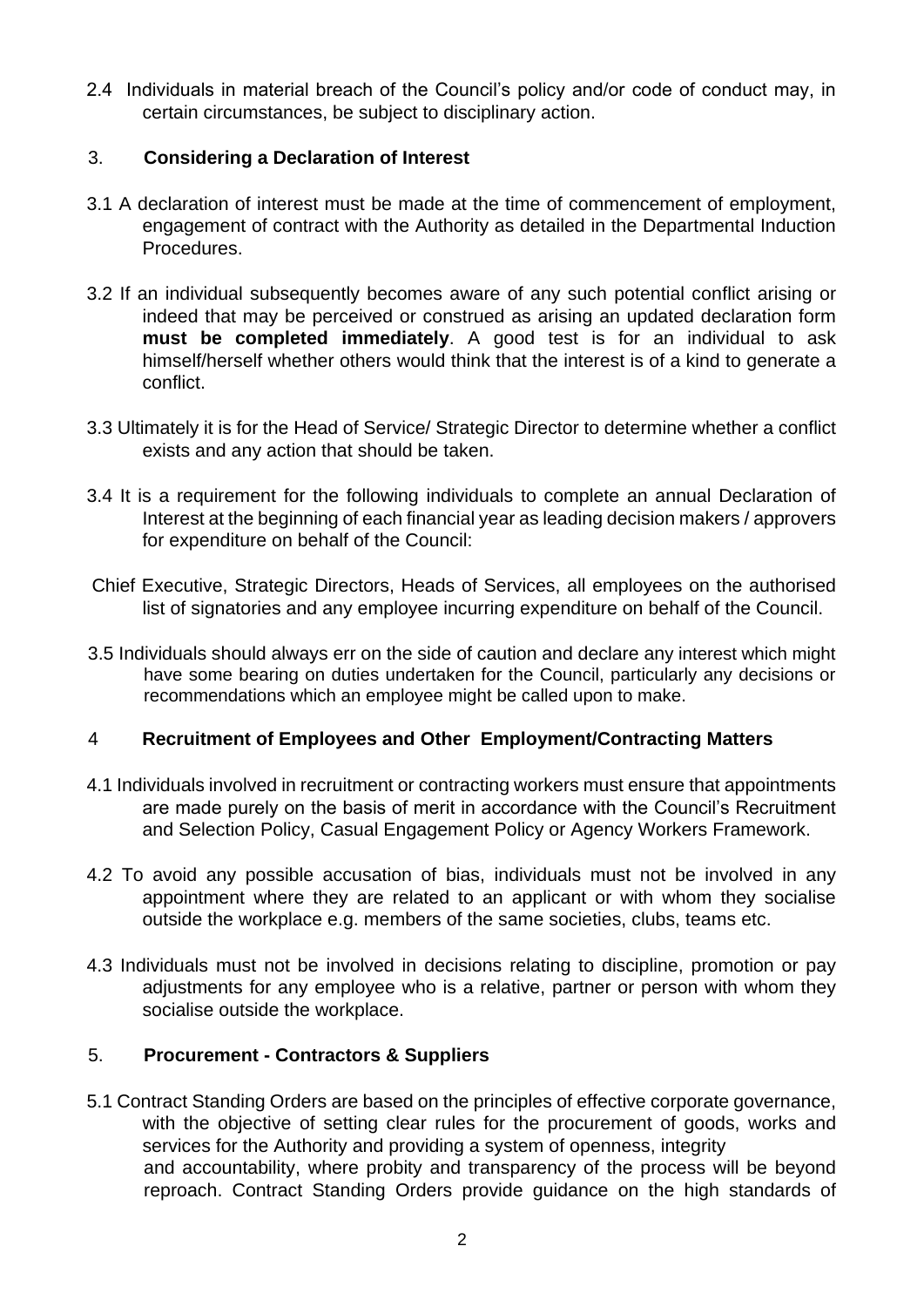probity required of officers involved in the procurement, award and management of Council Contracts.

- 5.2 Individuals must declare all relationships of a private or business nature with external contractors/suppliers or potential contractors/suppliers of the Council. All orders and contracts must be awarded on merit, by fair competition against other tenders and no favour shall be shown in the tendering process to businesses run by, for example, friends, partners or relatives.
- 5.3Individuals who engage or supervise contractors/suppliers who have previous or current relationships of a private or business capacity with these contractors/suppliers must declare these relationships.
- 5.4 Where an individual declares they have a private or business relationship with a contractor or supplier, they must have no future involvement or dealings with them from a Council perspective e.g. placing orders or works instruction or certifying payments.

#### 6. **The Procedure for Making a Declaration**

6.1 Heads of Service should ensure that all their employees are aware of the requirements of the *Declaration of Interests Policy.*

### 6.2 Disclosures must be made by individuals on the official **Declaration of Interests form (Appendix A) and sent via their Line Manager to their Head of Service for consideration**.

For employees and temporary staff- All information from the form will be entered into the allocated section on the iTRENT HR/Payroll system by departmental HR Link Officers. A copy of the completed officer declaration form and risk assessment shall be retained on the individuals personal file.

For Agency Workers and Consultants a record should be kept in the department.

- 6.3 A "nil" return is required from an employee who has no interests to declare.
- 6.4 Individual declarations must be reviewed by Heads of Service with discussion with line managers as appropriate. A risk assessment must be undertaken using the declaration form. Any disclosure will be assessed on a case by case basis. Where there is potential conflict of interest, measures must be put in place to mitigate risk for the Council e.g. individuals will be excluded from the procurement process or ongoing contract management etc.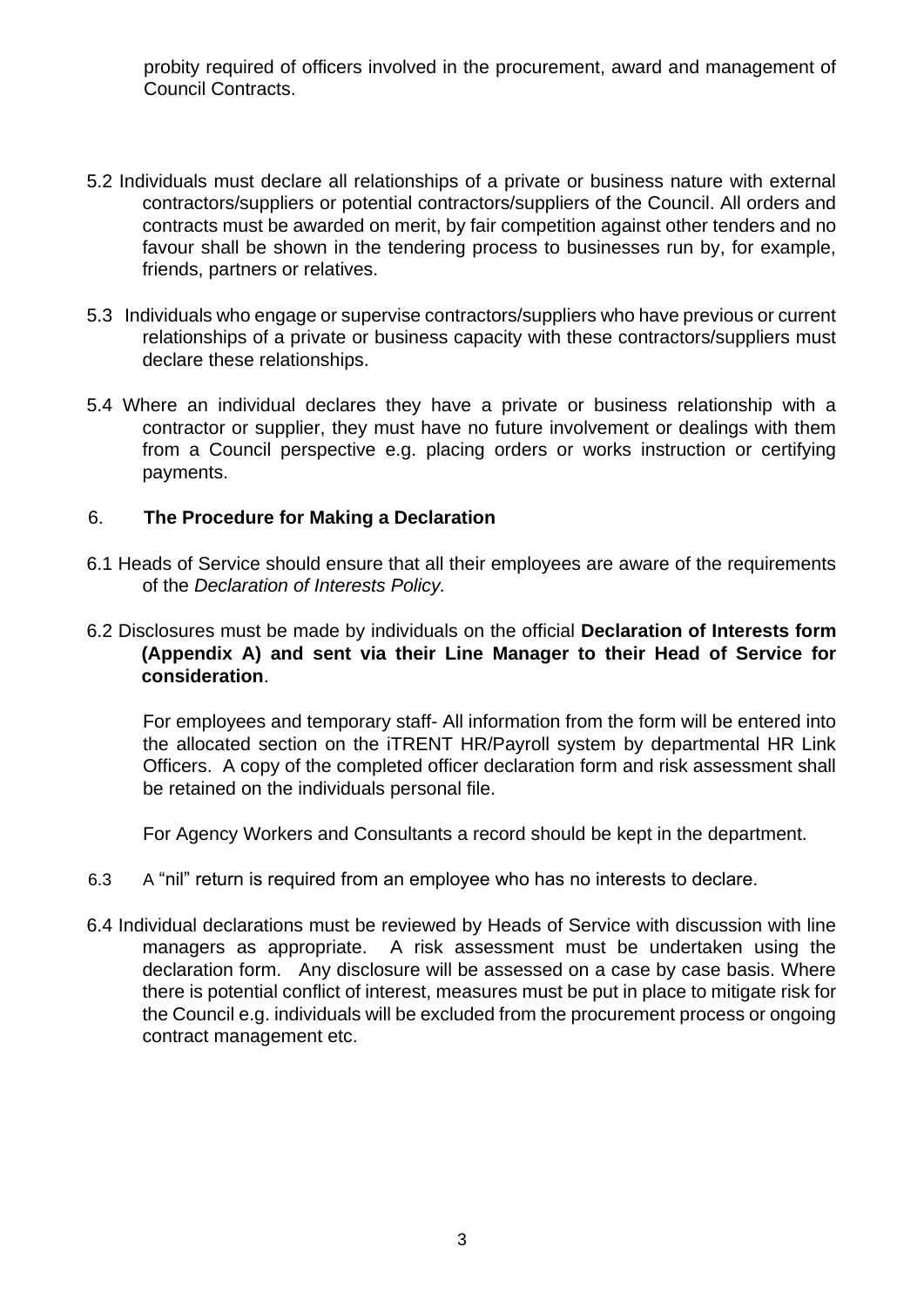#### **APPENDIX A**

#### **DECLARATION OF PERSONAL / BUSINESS INTERESTS FORM**

| <b>Name</b> |                       |                | <b>Job Title</b> |
|-------------|-----------------------|----------------|------------------|
|             |                       |                |                  |
| Select      | <b>Payroll Number</b> | <b>Service</b> | <b>Please</b>    |

#### $\overline{a}$ **DECLARATION: I have read the Declaration of Interests Policy and**

 $\sim$ 

- (a) I certify that I have no relationships, involvements or interests of a financial or nonfinancial nature, which might result in a conflict of interest with the Council or,
- (b) I certify that I have no other relationships, involvements or interests of a financial or nonfinancial nature *other than those listed below* which might result in a conflict of interest with the Council.

|    | <b>INTEREST</b>                                                                                                                                                                                                        | <b>DETAILS</b> |
|----|------------------------------------------------------------------------------------------------------------------------------------------------------------------------------------------------------------------------|----------------|
| 1. | Membership of Governing Bodies, including all<br>Conwy CBC Schools.                                                                                                                                                    |                |
| 2. | Membership of any social, sporting, charitable or<br>other organisations or fraternities e.g.<br>Freemasons                                                                                                            |                |
| 3. | Membership of outside bodies in a voluntary or<br>paid capacity.                                                                                                                                                       |                |
| 4. | Ownership<br>involvement<br>with<br>or<br>any<br>business/company (including Web based).                                                                                                                               |                |
| 5. | Personal relationships of a business or private<br>nature with external suppliers/contractors or<br>potential suppliers/contractors.                                                                                   |                |
| 6. | A relationship to an officer or Member (e.g.<br>relative, partner or friendships where you<br>socialise outside of work regularly).                                                                                    |                |
| 7. | All other employment undertaken including other<br>roles within the Council, with other employers,<br>including casual posts and self employment (list<br>all employer's names and addresses and roles<br>undertaken). |                |
| 8. | Other Interests (please specify).                                                                                                                                                                                      |                |